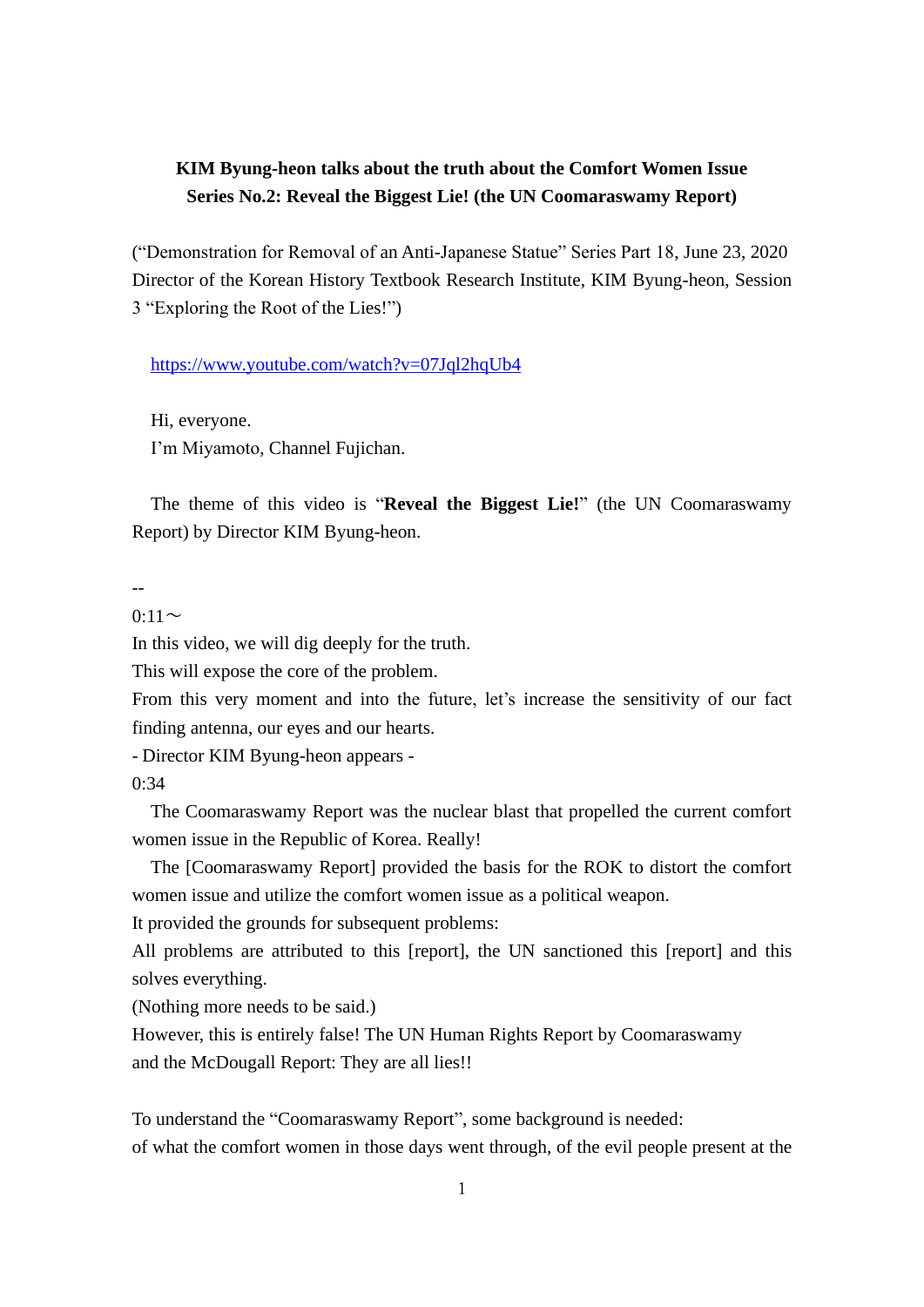time and process.

Women became comfort women, for sure, but were they all comfort women of the Japanese army?

We need to know the basic facts.

Today, I would like to tell you something of the very basic facts. We need to have a clear understanding of the so-called comfort women.

This is how "comfort women" is written in kanji. I will erase some of the kanji--see what's left? What is this?

"Woman" "Woman." Female.

The kanji for "man" is this.

There are men involved, but today's topic is on women.

Those days in the past were the period of "lost sovereignty" I don't refer to the period as the period of Japanese "forced occupation" .

During this period of lost sovereignty, we did not have sovereignty of our "nation," specifically from 1910 to 1948.

After so-called liberation in 1945, we continued to have no sovereignty, from the time of Japanese rule (so-called Japanese imperialism) until the time of rule by the United States.

Thus, until we were liberated on August 28, 1948, we had no sovereignty at all over our own nation.

In our country back in those days, all aspects of life required money.

To most men in those days this meant menial labor.

Why?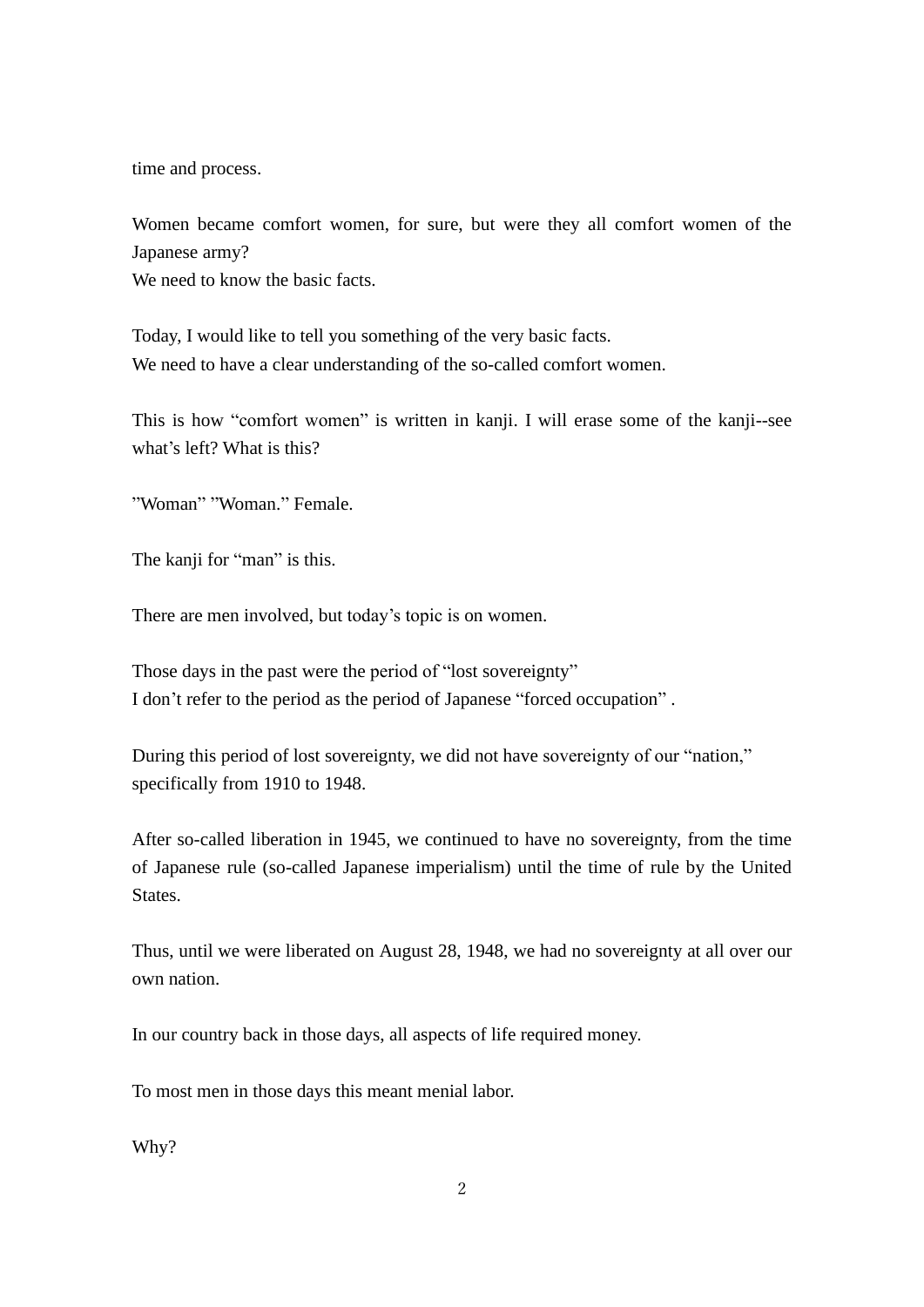Because they were uneducated and, moreover, there was little work anyway.

What about women?

There were the so-called "liberated women" in reasonably large numbers at the time. They wrote novels. In newspapers in those days, between 1920 and 1930, liberated women stated:

"I want to be a novelist. I've written a novel but how do I publish this?"

"I want to be an airplane pilot. What should I do?" Many such letters looking for advice were written.

"I want to be a singer," "I want to be an educator." Many women like, CHAE Young-shin, appeared in newspaper serials such as the "Evergreen Tree".

Such women, though, were few in number. Others engaged in farming in rural areas or in heavy labor.

Even so, poverty could not be solved.

Poverty.

Because of poverty, because of hunger, people are driven to doing things they would not normally do—this holds even today.

People who cannot work and are poor are driven into a corner regardless of their will.

They tend to forget human decency, just to survive.

In this manner, women sell themselves as "prostitutes." Those who fell into this horrible life were considerable in number--but how did they fall into such a life?

Most commonly, their parents sold them.

Parents! Why? To get out of poverty.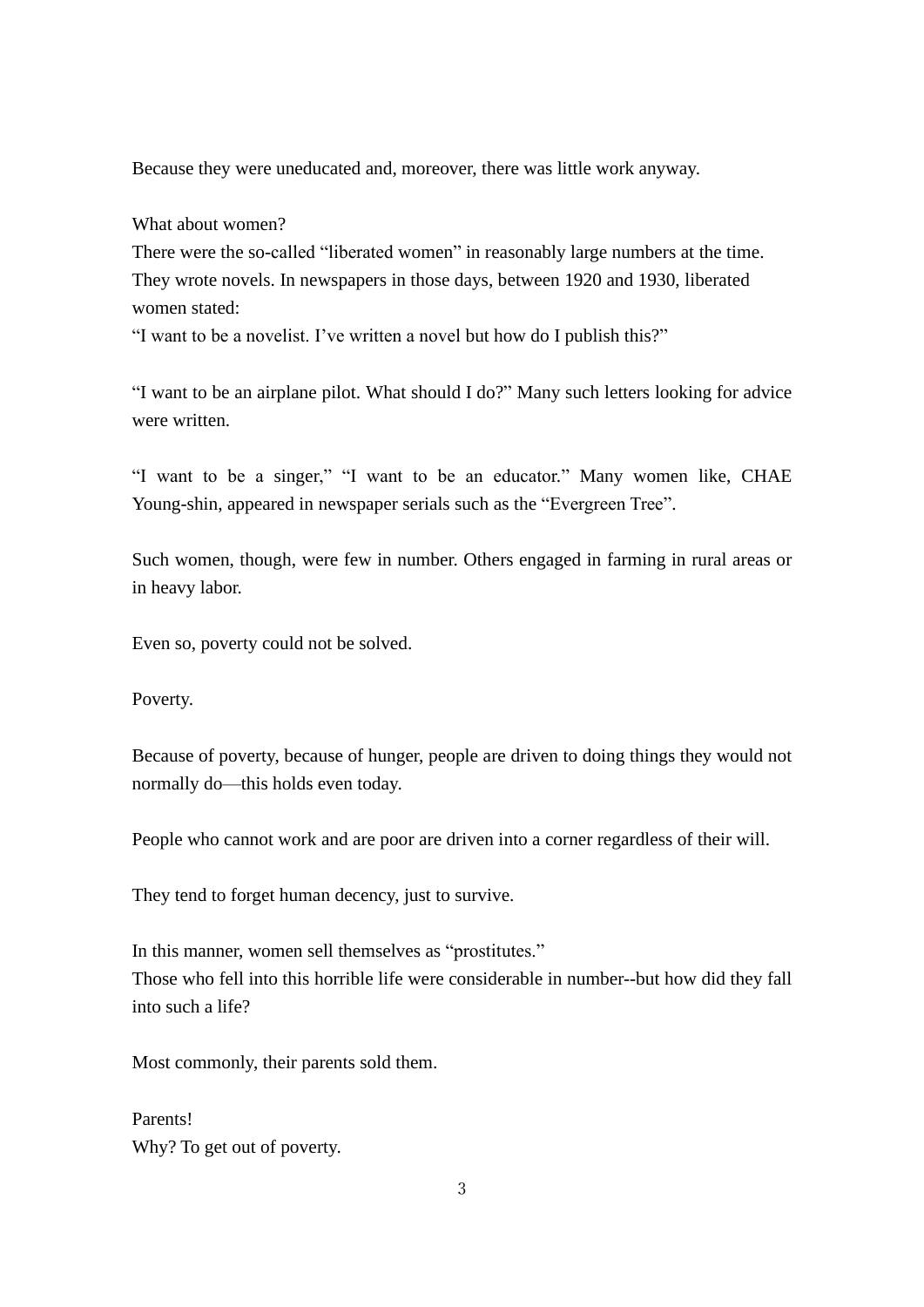Parents sold their daughters and brothers-in-law sold their sisters-in-law. Fathers sold their daughters and mothers sold their daughters.

Newspapers covered a number of cases. In one extreme case, a daughter, who was married, was called back home only to be sold off.

In another case, a husband back from a honeymoon found himself short of money- and sold his wife.

Such articles were in the papers.

Those are women who fell into a miserable life.

There was coaxing: "If you come with me, you can get a good job, live well and dress well. Let's go!"

In rural areas, people didn't know any better. They were uneducated and they had no idea of the larger world.

To live well and wear beautiful clothes—that was enough for anyone to follow the liars.

People had no idea who those liars were. Still, women followed them.

That's how they fell victim to fraud.

So women fell into a horrid life of ill fame mainly in two ways: they were sold by their parents or deceived.

They fell into misery. Now, what is a "comfort woman"?

Where do these comfort women go after becoming one?

They might end up abroad or work in-country.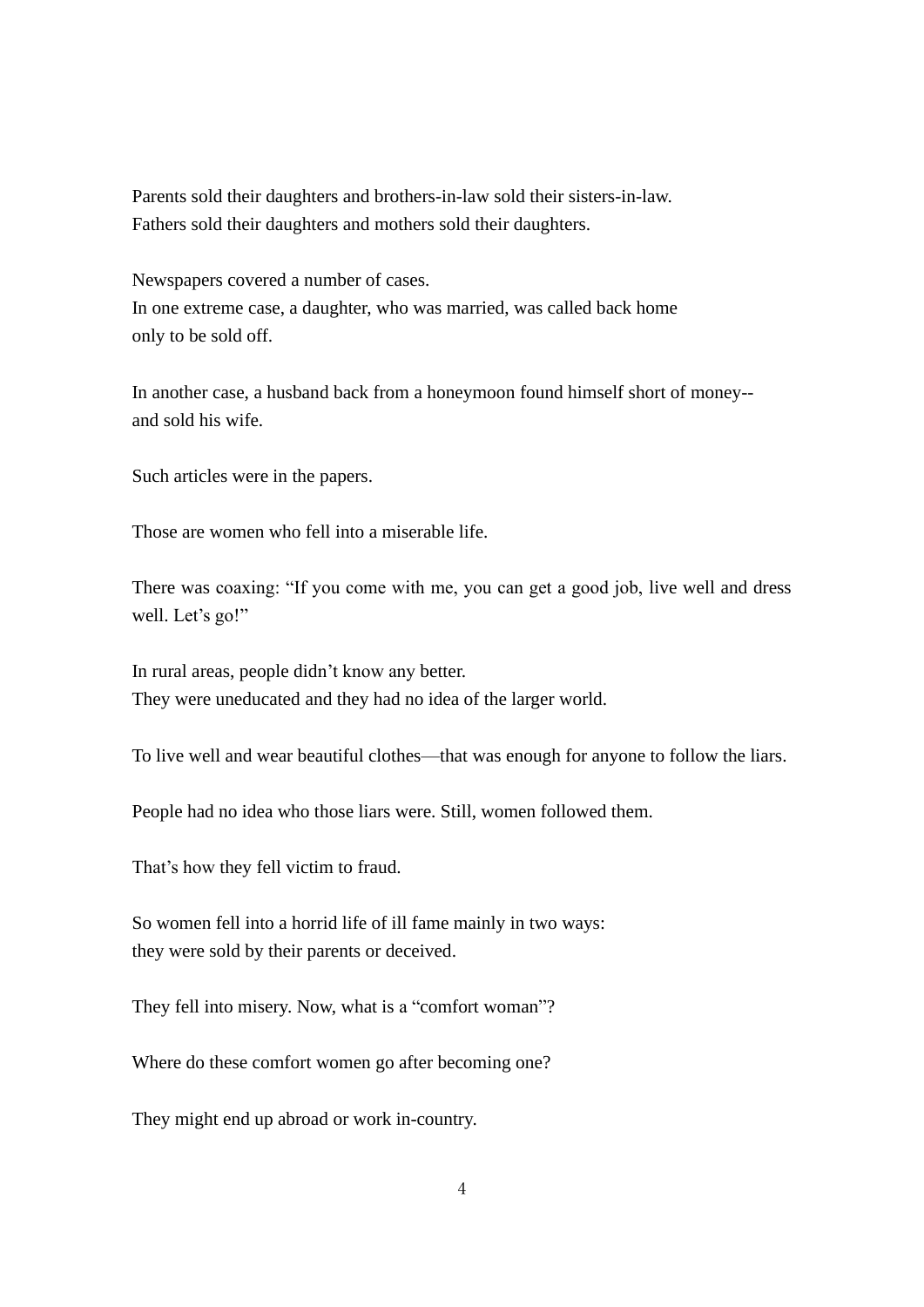After 1930, after the Sino-Japanese War, and during the Pacific War, most of them went abroad.

Most of those who went abroad worked as comfort women of the Japanese army.

So what was it like to be a Japanese army comfort woman? Were those who went abroad all comfort women of the Japanese army?

Let's take a close look.

Here is a garrison.

There were comfort stations in garrisons, that is, in mountainous areas and areas with few civilians, where Japanese troops were stationed while fighting battles.

There were comfort stations there.

That means that military comfort stations were located in remote places. Even today, military areas are found in areas devoid of civilians.

Outside of Seoul, there are various military units, including the Capital Garrison Command, and Capital Defense Command.

Garrison comfort stations are found near civilian areas.

Going down along this line, with an increasing number of civilians, comfort stations can be found in these areas.

Eventually, there are comfort stations that are unrelated to military garrisons and they constitute red-light districts.

Red-light districts are simply areas with comfort and recreation facilities, where women pour drinks, for example. What took place in those places?

Prostitution. They are pretty much civilian in nature.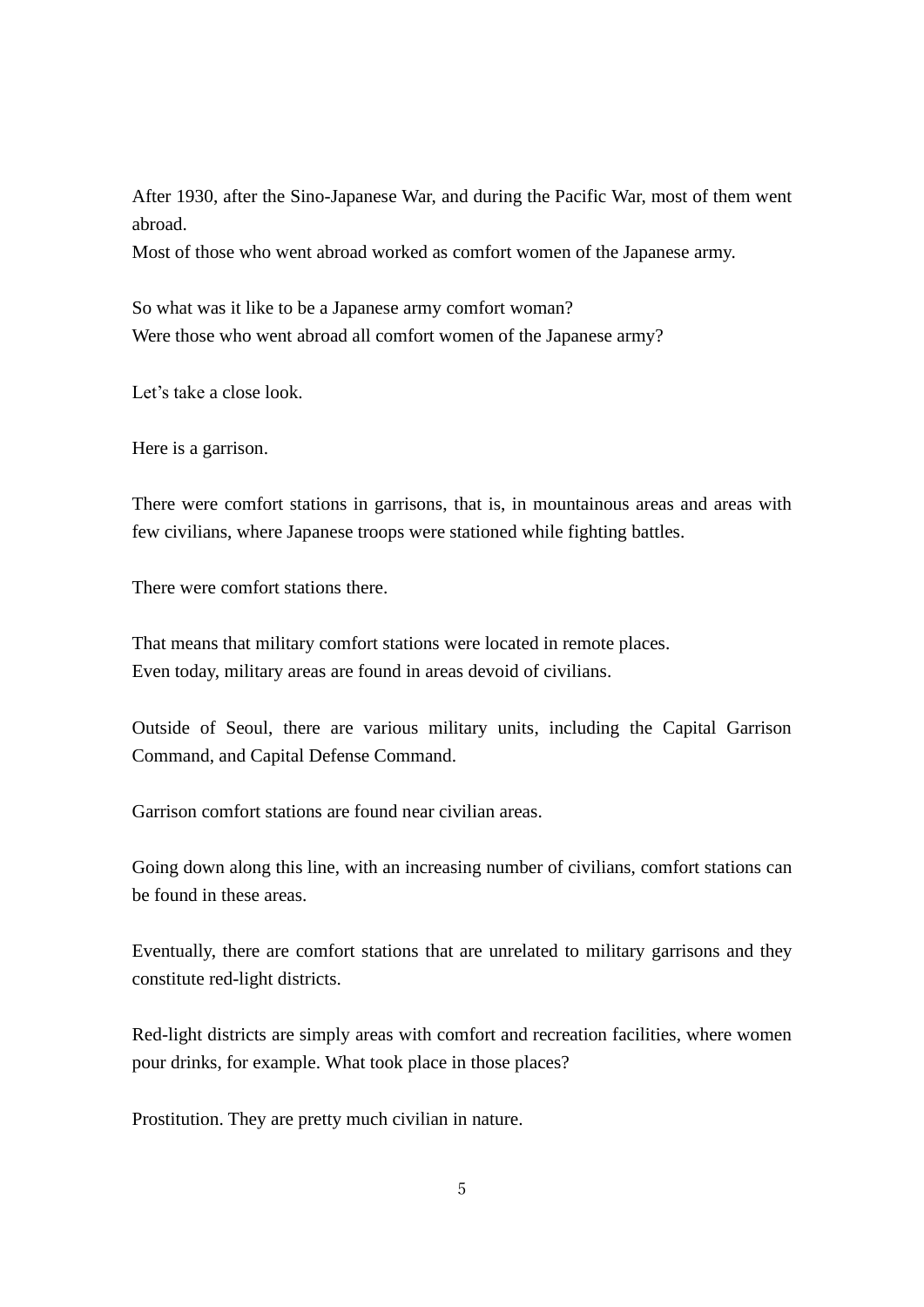However, go up along this line and military control becomes increasingly strict.

As I mentioned earlier, many of the comfort women who went abroad were Korean women but there were also many Japanese women.

In fact, Japanese women made up the largest portion of comfort women, then Korean women, followed by Chinese and women from other countries.

Some of the local women engaged in prostitution.

Military comfort stations here were under strict control. Why were they under strict control?

One of the purposes of the establishment of comfort stations was to prevent rape of local women. Also, comfort stations alleviated sexual tension and the prevention of sexually-transmitted diseases—these adversely affected military morale.

These two things were thoroughly controlled.

Military discipline must be ensured.

Therefore, in garrisons, safe garrison comfort stations, strict regulations were followed not only by comfort women but by servicemen as well.

Employers of comfort women running comfort stations were also under strict control.

Accordingly, regular STD exams were conducted at comfort stations.

Comfort station owners regularly reported their day-to-day proceeds to the military unit that gave them a business license.

What were reported were how many comfort women were at the stations, how many became ill and whether anyone got pregnant,

At these comfort stations, condoms, or *sakku*, as they were commonly called, were always used to ensure the prevention of STDs.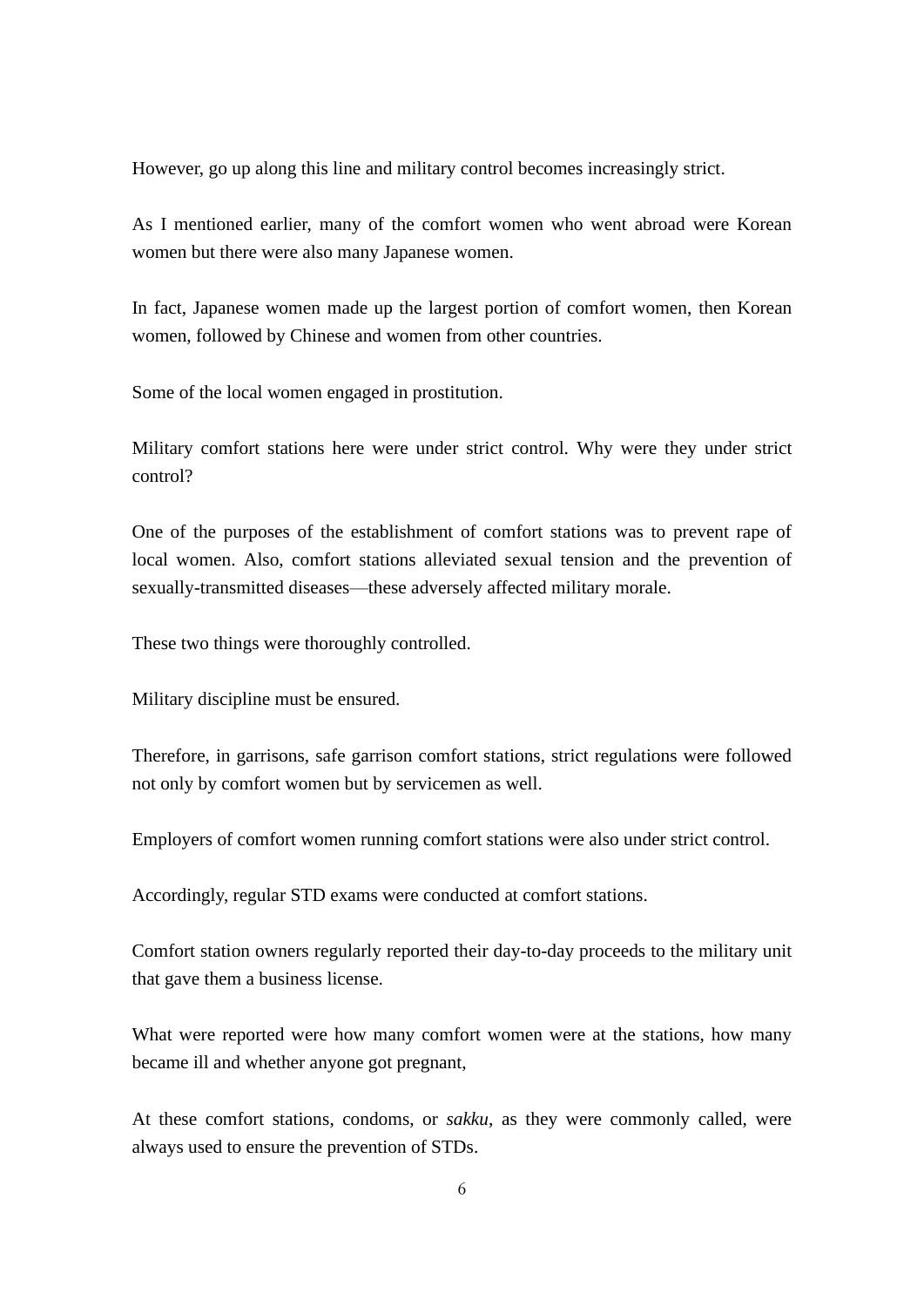If a serviceman used violence against a comfort woman, and this was reported to the MP, the MP would punish the serviceman.

Now, as we go down along this line, comfort stations were not under military control.

When such facilities were far from military regulation, what happened?

Employers committed abuses--Yes, by employers!

These employers could do anything they wanted. What were these women to the employers? They were merely property, as they were freely bought and sold.

In other words, they were investments. Employers made investments and had to turn profits.

The women were not humans but commodities to their employers.

Therefore, if women caught an STD and were unable to work, they were treated extremely badly.

If they were not obedient, or caused problems, they were abused. In some cases, they were forbidden to talk with friends of the same age.

Strict control was exercised over them to prevent them from running away.

Now, let's see what the Coomaraswamy Report says.

One of the stories told by a comfort woman stated that a woman was rolled over a board with nails until the nails were covered with blood and pieces of her flesh.

If something like this occurred at a garrison, serious consequences would follow.

The report said that a woman with an STD was killed.

The report also claimed that 70 women were killed in one night.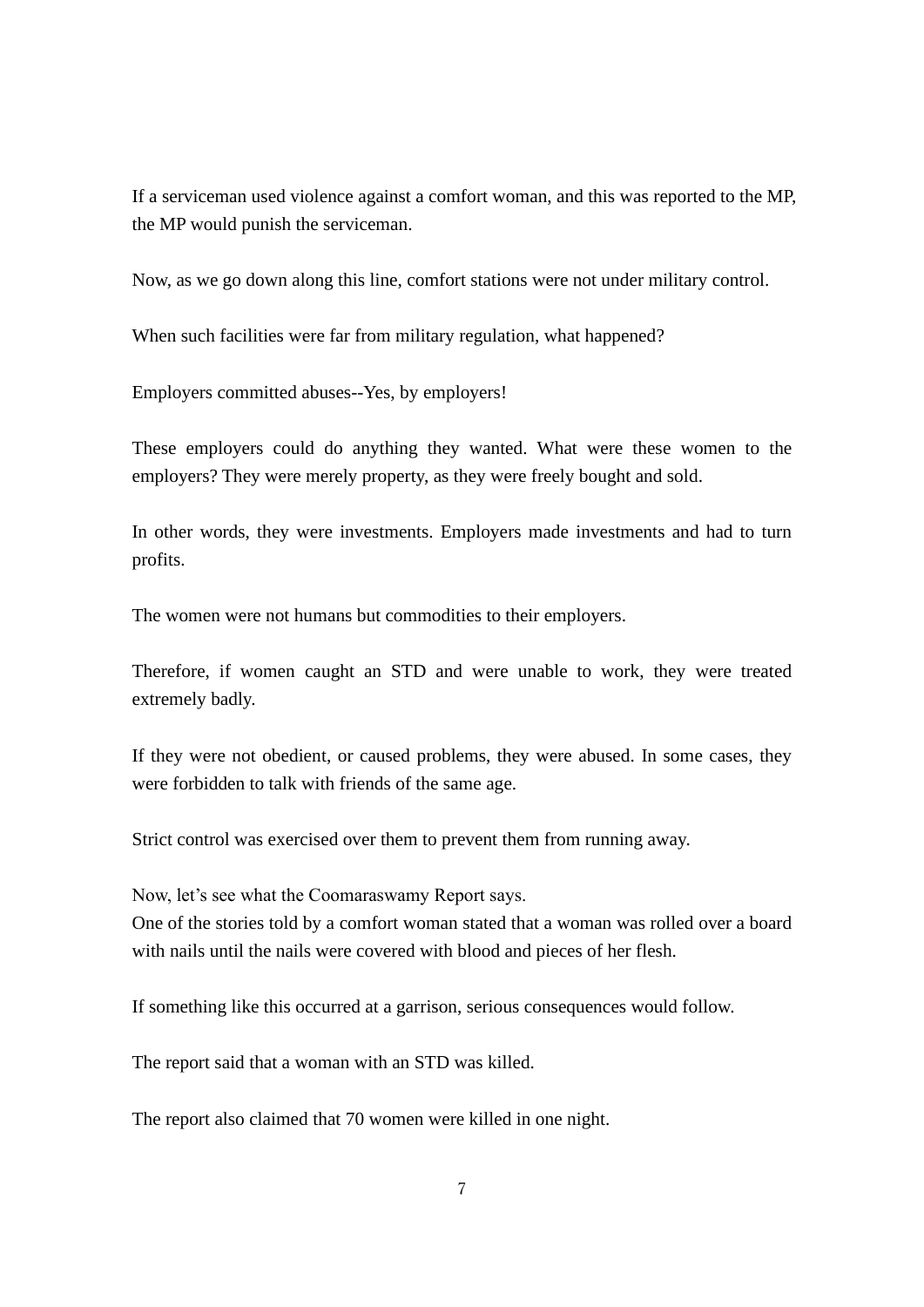## Did these really happened in military comfort stations?

Is there any evidence? There is absolutely no evidence at all!

It is clear, from the Coomaraswamy Report: There is no evidence. There are only the comfort women's stories.

Is it possible to believe such stories made 50 to 60 years after the fact?

There are not even diaries from those days. If there were diaries, their stories would be somewhat believable--but there is nothing.

So, where did these stories come from? From people interviewed by the Korean Council for the Women Drafted for Military Sexual Slavery by Japan.

They reorganized their content. Are they credible? No, they are not!

All has been altered.

In the stories, there is a mention of a person called HWANG Kum-ju. As I mentioned previously, she said she and other women were given 606-shots.

Now, what is a "606-shot"? Isn't this a treatment for syphilis?

It was a revolutionary treatment for syphilis. According to the Coomaraswamy Report testimonies, however, Ms. HWANG Kum-ju says that 606-shots were given so that the women would not get pregnant.

"606-shots would prevent pregnancy and pregnancies would result in miscarriage," That's what the Report says. This is what I have to say!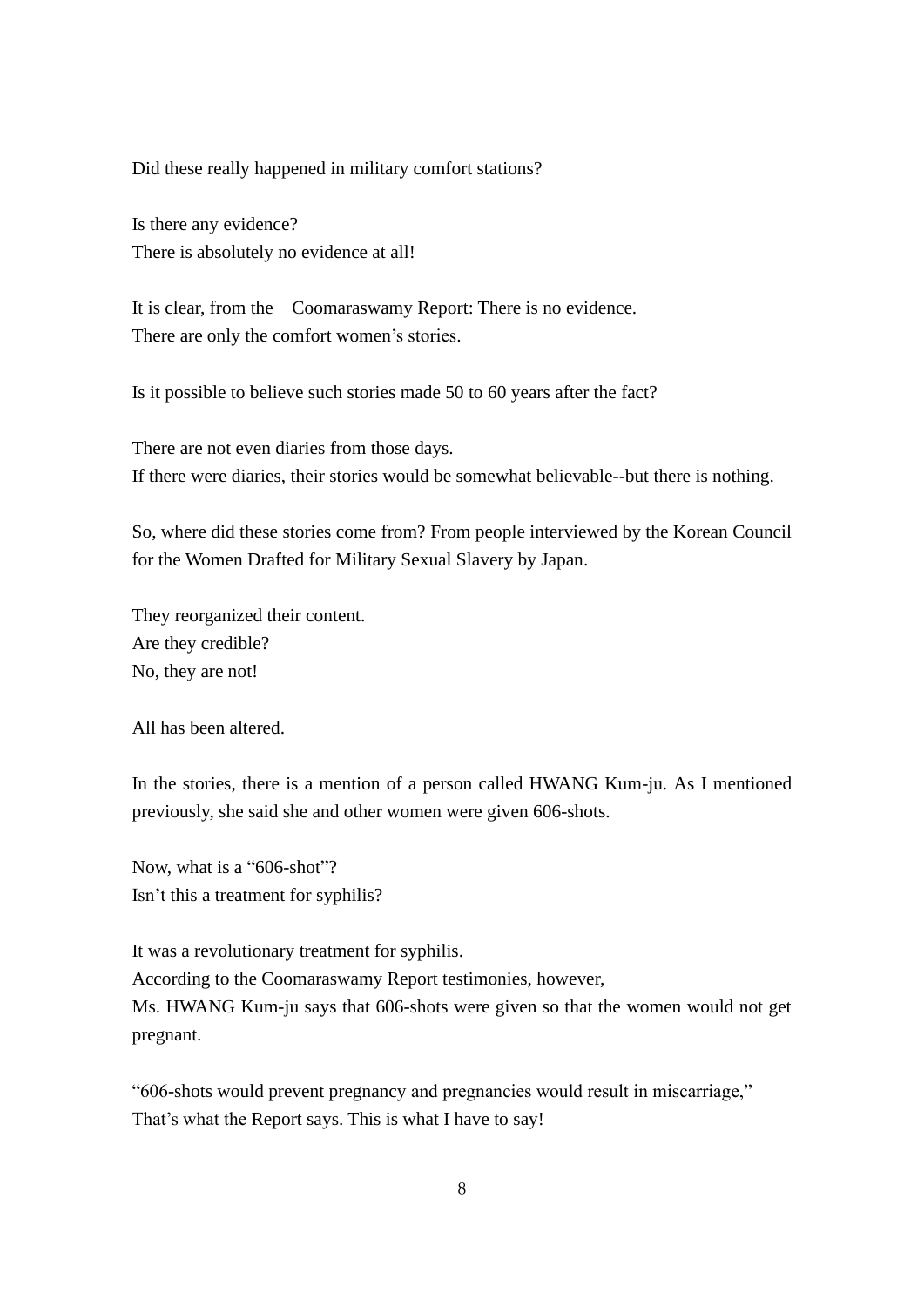Syphilis has nothing to do with pregnancy!

Of course they are related in a sense that a woman who caught syphilis cannot get pregnant.

But the 606-shot is not a contraceptive. It is not an abortion drug, either.

Nevertheless, the UN Human Rights Report says that it is.

Accordingly, what I want to emphasize here is, do they mean that, in Japanese army comfort stations, did the Japanese conduct STD tests as a way of violating women's human rights to exercise strict control!?

It says that women's human rights were violated! Right here!!

What on earth is this?

Why? Why in the world was such a report adopted by the UN attributed responsibility to Japan!?

I simply don't understand. It's not that I take Japan's side

In fact, after finishing high school, I read the five volumes of YOO Joo-hyun's saga novel "Joseon Government-General,"

and the five volumes of "Unit 731 during the Pacific War" and, at that time, I thought that Japanese were demons.

I thought that Japan was beyond imagination.

Later, as a specialist in history and Chinese classical literature, I took my time and studied each of these claims and found out that they were all total lies.